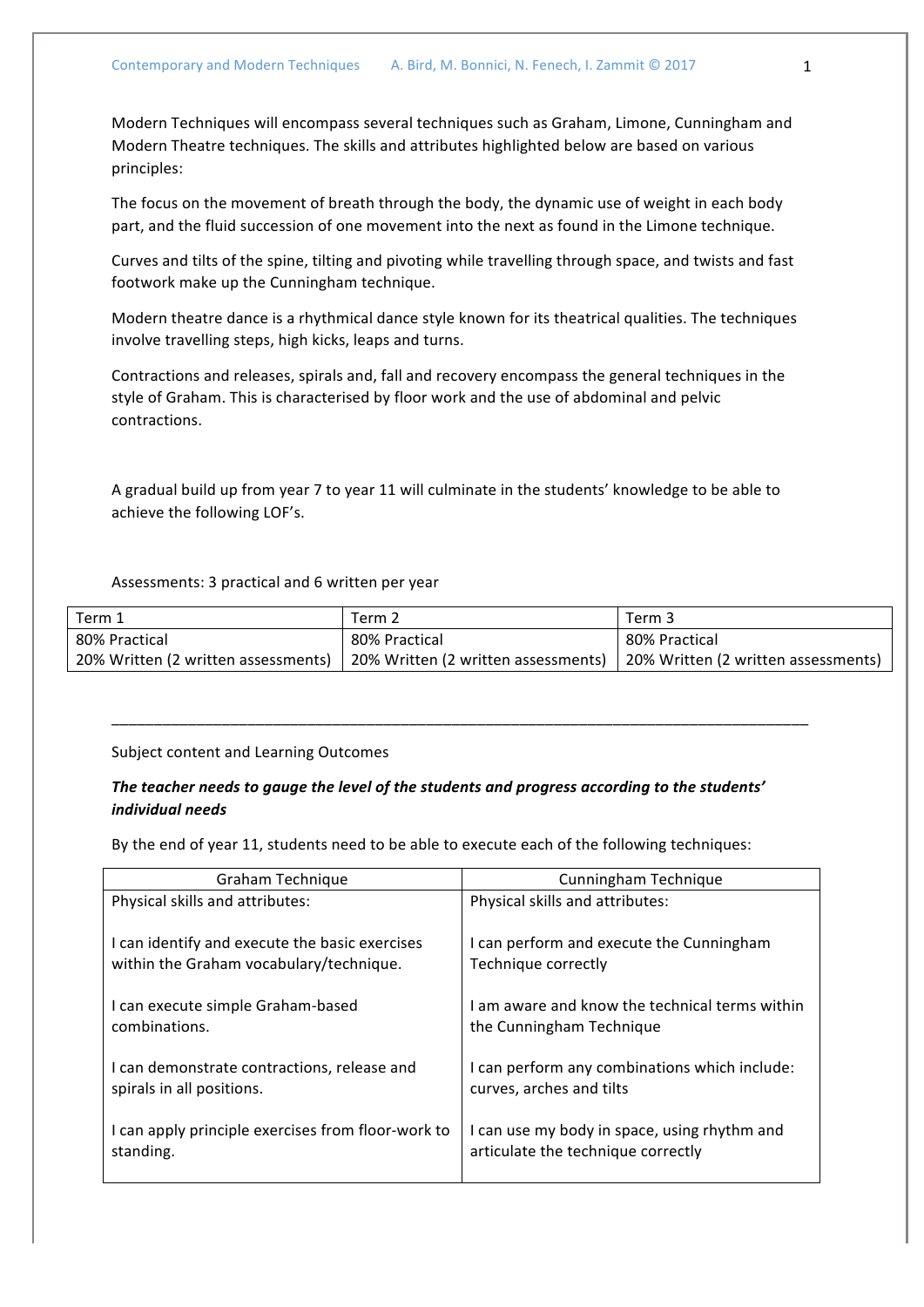| I can execute simple Graham repertory.                                                                                                                                                                                                                                                                                                                                                                                                                                                                                     | I can apply any of the skills and techniques<br>learned and put them into combinations and<br>sequences                                                                                                                                                                                                                                                                                                                                                                                                                                                                                                                                                                                                                                                                                                                                                                                                                                                                                                                                                                                                                                                                                                                                                                                |  |
|----------------------------------------------------------------------------------------------------------------------------------------------------------------------------------------------------------------------------------------------------------------------------------------------------------------------------------------------------------------------------------------------------------------------------------------------------------------------------------------------------------------------------|----------------------------------------------------------------------------------------------------------------------------------------------------------------------------------------------------------------------------------------------------------------------------------------------------------------------------------------------------------------------------------------------------------------------------------------------------------------------------------------------------------------------------------------------------------------------------------------------------------------------------------------------------------------------------------------------------------------------------------------------------------------------------------------------------------------------------------------------------------------------------------------------------------------------------------------------------------------------------------------------------------------------------------------------------------------------------------------------------------------------------------------------------------------------------------------------------------------------------------------------------------------------------------------|--|
| <b>Technical Skills:</b>                                                                                                                                                                                                                                                                                                                                                                                                                                                                                                   | I can perform Cunningham technique repertoire<br><b>Technical Skills:</b>                                                                                                                                                                                                                                                                                                                                                                                                                                                                                                                                                                                                                                                                                                                                                                                                                                                                                                                                                                                                                                                                                                                                                                                                              |  |
| I am able to perform the following Graham<br>principles:<br>breathings, contractions and release;<br>spirals (3s and 6s);<br>deep stretches;<br>turns around the back;<br>Graham plies;<br>Footwork with spirals and contractions;<br>Side contractions and fan kicks;<br>Adagio;<br>Circular walks;<br>$\overline{\phantom{a}}$<br>Triplets;<br>Step draws;<br>$\qquad \qquad \blacksquare$<br>Traveling steps;<br>Jumps and leaps;<br>$\qquad \qquad -$<br>Simple Graham-based combinations.<br>$\overline{\phantom{0}}$ | I am able to perform the following Cunningham<br>technique principles:<br>Warm up: bounces forward with arch,<br>tilts to the side and pliés including use of<br>arms, in parallel and second position<br>Warm up: curves, arches and tilts with<br>feet in parallel and first position, transfer<br>of weight from one foot to the other<br>with tendues<br>Pliés and rises with curves forward and<br>tilts to the sides including use of arms<br>Tendues and going through the feet in<br>parallel, first and second position with<br>curves forward and tilts to the sides<br>including use of arms; also done in<br>different speeds to build up to fast<br>footwork<br>Arm swings with upper body twist<br>combination with travelling steps,<br>curves, arches and tilts<br>Adage exercise including high extension<br>$\overline{\phantom{0}}$<br>developés, curves, arches, tilts and<br>twists<br>Adage exercise from the corner using<br>travelling steps<br>Travelling steps up and down using<br>different directions, curves, arches and<br>tilts<br>Travel exercises including upper body<br>twists and pivoting on one leg<br>Jumps from the corner: in parallel, first<br>and second position, running step<br>Elevated sequence using jumps and<br>upper body twists |  |
| Knowledge/Practical Assessment:                                                                                                                                                                                                                                                                                                                                                                                                                                                                                            | Knowledge/Practical Assessment:                                                                                                                                                                                                                                                                                                                                                                                                                                                                                                                                                                                                                                                                                                                                                                                                                                                                                                                                                                                                                                                                                                                                                                                                                                                        |  |
| I have a very good knowledge of the basic<br>principles of the Martha Graham technique.                                                                                                                                                                                                                                                                                                                                                                                                                                    | I am aware of the line of the body that<br>Cunningham's technique emphasises on                                                                                                                                                                                                                                                                                                                                                                                                                                                                                                                                                                                                                                                                                                                                                                                                                                                                                                                                                                                                                                                                                                                                                                                                        |  |
| I can execute movements using proper body<br>lines and alignment.                                                                                                                                                                                                                                                                                                                                                                                                                                                          | I have good knowledge on the technique and<br>principles of the Cunningham technique                                                                                                                                                                                                                                                                                                                                                                                                                                                                                                                                                                                                                                                                                                                                                                                                                                                                                                                                                                                                                                                                                                                                                                                                   |  |
| I am aware of the structure of a Graham class.                                                                                                                                                                                                                                                                                                                                                                                                                                                                             | I am aware of the technical terms used                                                                                                                                                                                                                                                                                                                                                                                                                                                                                                                                                                                                                                                                                                                                                                                                                                                                                                                                                                                                                                                                                                                                                                                                                                                 |  |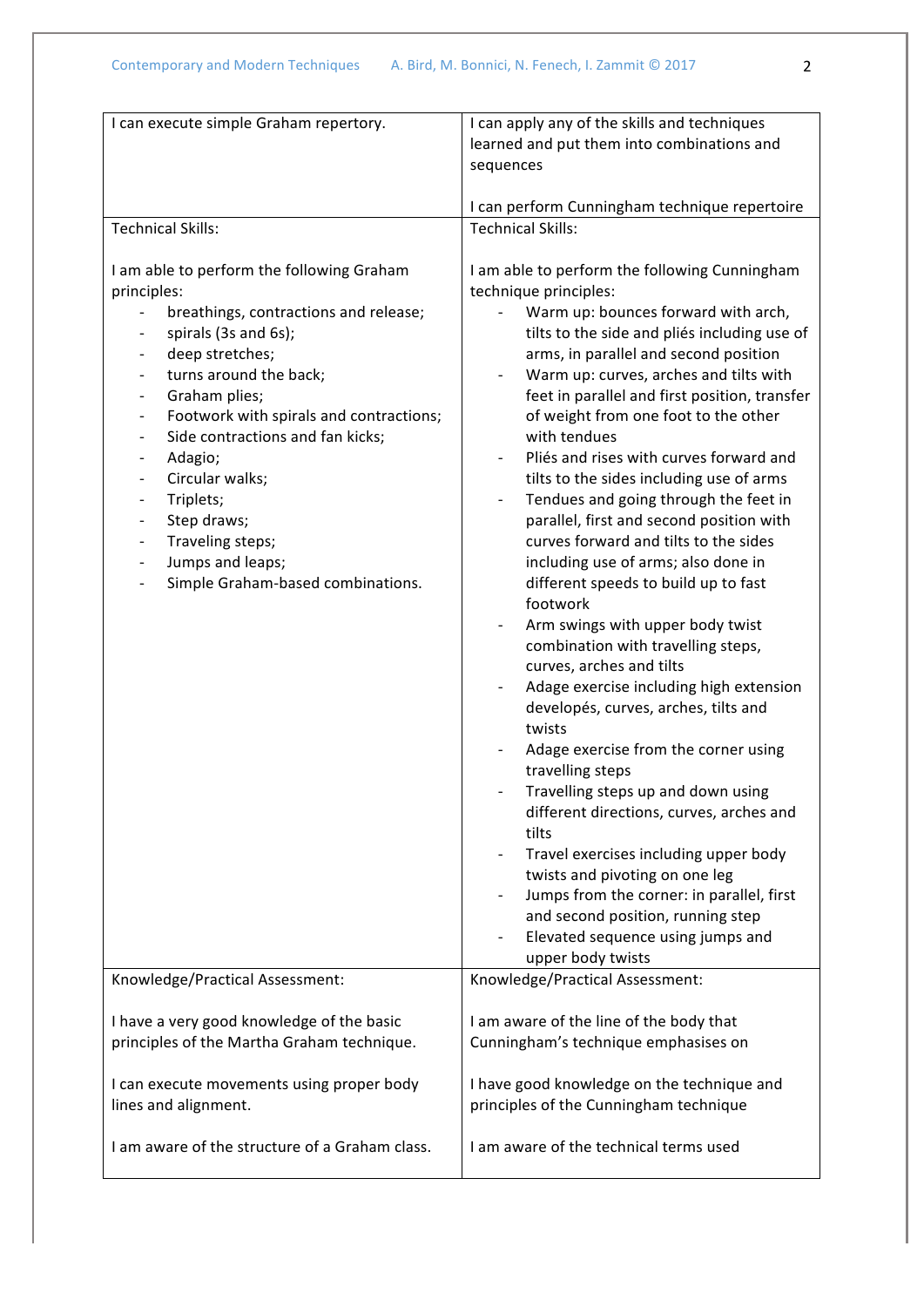| I am able to choreograph a short solo using | I am able to choreograph a combined solo |
|---------------------------------------------|------------------------------------------|
| Graham techniques.                          | sequence using the Cunningham Technique  |

| Limone Technique                                                                                                                                                                                                                                                                                                                                                                                                                                                                                                                                                                                                                                                                                                                                                                                                                                                    | Modern Theatre Technique                                                                                                                                                                                                                                                                                                                                                                                                                                                                                                                                                                                                                                                                                                                                                                                                                                                                                                                                                                                                                                                                                                                                                                                                                                                                                              |
|---------------------------------------------------------------------------------------------------------------------------------------------------------------------------------------------------------------------------------------------------------------------------------------------------------------------------------------------------------------------------------------------------------------------------------------------------------------------------------------------------------------------------------------------------------------------------------------------------------------------------------------------------------------------------------------------------------------------------------------------------------------------------------------------------------------------------------------------------------------------|-----------------------------------------------------------------------------------------------------------------------------------------------------------------------------------------------------------------------------------------------------------------------------------------------------------------------------------------------------------------------------------------------------------------------------------------------------------------------------------------------------------------------------------------------------------------------------------------------------------------------------------------------------------------------------------------------------------------------------------------------------------------------------------------------------------------------------------------------------------------------------------------------------------------------------------------------------------------------------------------------------------------------------------------------------------------------------------------------------------------------------------------------------------------------------------------------------------------------------------------------------------------------------------------------------------------------|
| Physical skills and attributes:                                                                                                                                                                                                                                                                                                                                                                                                                                                                                                                                                                                                                                                                                                                                                                                                                                     | Physical skills and attributes:                                                                                                                                                                                                                                                                                                                                                                                                                                                                                                                                                                                                                                                                                                                                                                                                                                                                                                                                                                                                                                                                                                                                                                                                                                                                                       |
| I can identify and execute the Limone technique<br>correctly<br>I can execute simple Limone basic combinations                                                                                                                                                                                                                                                                                                                                                                                                                                                                                                                                                                                                                                                                                                                                                      | I am able to learn all the dance movements and<br>show them separately and ultimately<br>incorporate them into a sequence<br>I am able to remember and perform with<br>appropriate style eg. Lyrical/jazz/contemporary<br>etc. as a routine and be able to perform it as a<br>solo.                                                                                                                                                                                                                                                                                                                                                                                                                                                                                                                                                                                                                                                                                                                                                                                                                                                                                                                                                                                                                                   |
| <b>Technical Skills:</b>                                                                                                                                                                                                                                                                                                                                                                                                                                                                                                                                                                                                                                                                                                                                                                                                                                            | <b>Technical Skills:</b>                                                                                                                                                                                                                                                                                                                                                                                                                                                                                                                                                                                                                                                                                                                                                                                                                                                                                                                                                                                                                                                                                                                                                                                                                                                                                              |
| I am able to:<br>Warm up my body using the correct<br>٠<br>muscle groups through various exercises.<br>Include breathing and its influence on<br>٠<br>movement.<br>Impact the weight on individual body<br>٠<br>parts and create expression by doing<br>this.<br>Understand and demonstrate the<br>$\bullet$<br>flexibility of the spine and its functions<br>Understand and demonstrate the<br>$\bullet$<br>isolation of body parts.<br>Understand and demonstrate the<br>٠<br>dynamics between fall and recovery.<br>Understand and demonstrate the<br>$\bullet$<br>extremes of rebound, suspension and<br>succession of movement.<br>Understand and demonstrate the use of<br>floor as a place from which to rise,<br>return to and then rise from again.<br>Explore a range of movement between<br>٠<br>freedom and gravity.<br>Knowledge/Practical Assessment: | I am able to:<br>Warm-up including: bouncing,<br>stretching, travelling, change of levels,<br>various rhythms<br>Execute tendus/Glisses in parallel, with<br>$\overline{\phantom{a}}$<br>turnout, using arms, changing direction<br>and using various patterns and time<br>signatures<br>Do floor exercises: including abdominal<br>$\overline{\phantom{a}}$<br>exercises, leg stretching, back exercises,<br>contractions, kicks (front and side).<br>Initially with rational limbering and<br>developing rhythmical limbering<br>exercises.<br>Clap a given rhythm and reproduce it in<br>a simple sequence<br>Perform the following dance<br>$\overline{\phantom{a}}$<br>movements:<br>Arm exercises: lyrical movements (lyrical style)<br>Jazz movements (jazz style)<br>Turns: inwards and outwards pirouettes in<br>parallel and with turnout, at varying levels, spin<br>turns,<br>Kicks: forward/ back and side: on a plié with a<br>jump, on a rise, straight leg, developpé<br>Walks: extended walks, circular springs,<br>Isolations: hip, shoulder, head, arms, hands, feet,<br>use of varying rhythms and directions and levels<br>Leaps and travelling movements: forward leaps,<br>sideways leaps, straight leg or with a developpé,<br>triple runs, pas de bourree<br>Knowledge/Practical Assessment: |
| I am able to create a sequence incorporating the<br>movements identified as part of the Limone                                                                                                                                                                                                                                                                                                                                                                                                                                                                                                                                                                                                                                                                                                                                                                      | I am able to create an isolation sequence                                                                                                                                                                                                                                                                                                                                                                                                                                                                                                                                                                                                                                                                                                                                                                                                                                                                                                                                                                                                                                                                                                                                                                                                                                                                             |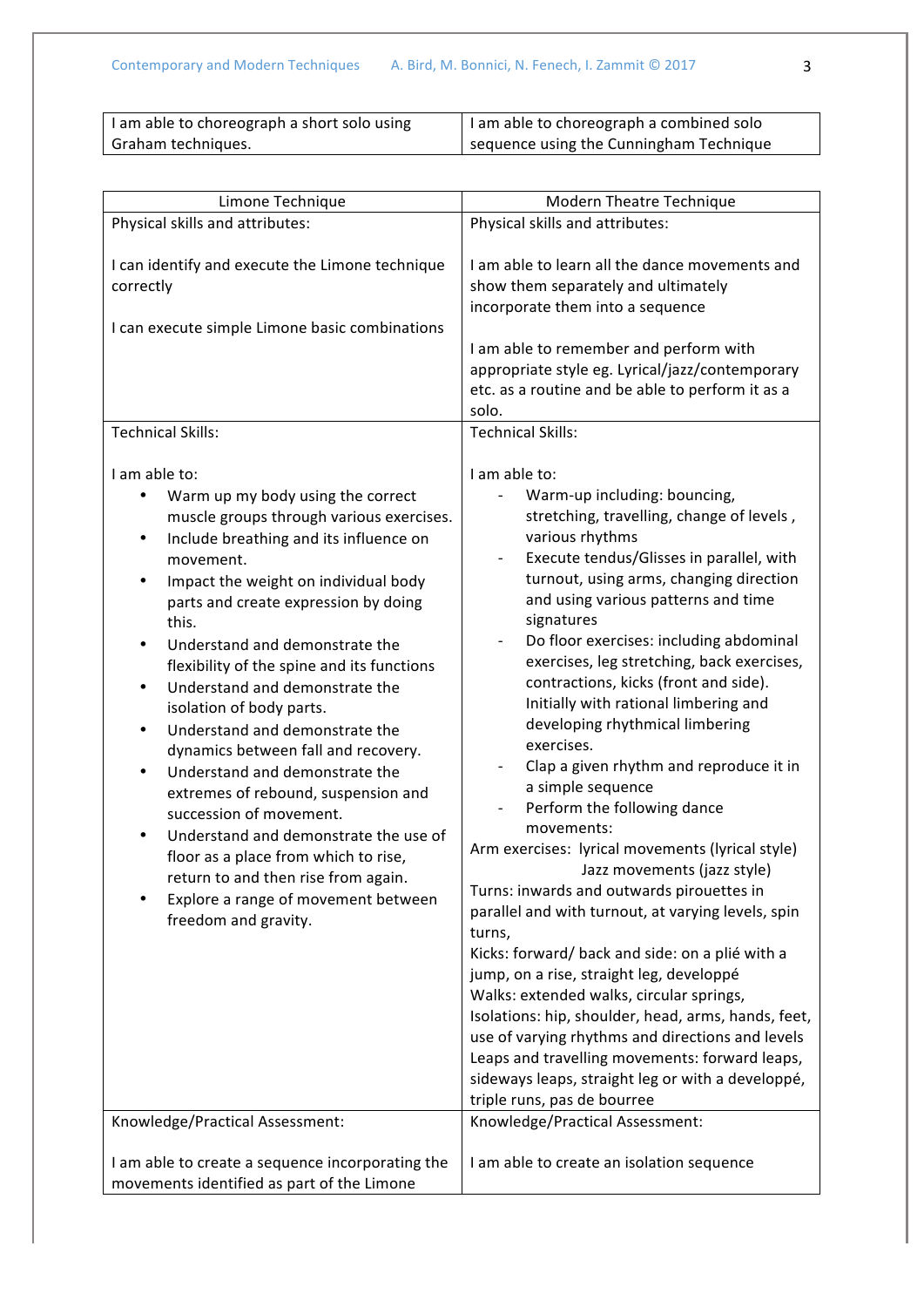| technique.                                                                                         | I am able to perform a routine as a solo piece |
|----------------------------------------------------------------------------------------------------|------------------------------------------------|
| am able to analyse a choreographic piece<br>identifying steps derived from the Limone<br>technique |                                                |

| Written Assessment Questions:        | <b>Written Assessment Questions:</b> | Written Assessment Questions:         |
|--------------------------------------|--------------------------------------|---------------------------------------|
| Year 7                               | Year 9                               | Year 11                               |
| Term 1:                              | Term 1:                              | Detailed presentation on a chosen     |
| a) What are the main technical       | a) What is incorporated in           | contemporary performance of your      |
| elements of Graham Technique?        | movement analysis?                   | choice (including story line, music,  |
| b) Choose a contemporary dancer      | b) Choose a contemporary dancer of   | costumes $etc$ ) – to be delivered as |
| of your choice and write about       | your choice and write about          | follows:                              |
| him/her.                             | him/her.                             | Part 1: Portfolio (can include        |
|                                      |                                      | synoposis, pictures, information      |
| Term 2:                              | Term 2:                              | about composer and choreographer      |
| a) What are the main technical       | a) How would a                       | etc)                                  |
| elements of Limone Technique?        | choreographer/dancer combine         | Part 2: Presentation (can include     |
| b) Choose a contemporary piece of    | different types of principles and    | demonstration, media power point,     |
| your choice and explain the story.   | basic exercises into one whole       | pictures, model etc)                  |
|                                      | variation/sequence?                  |                                       |
| Term 3:                              | b) Choose a contemporary piece of    |                                       |
| a) What are the main technical       | your choice and explain the story.   |                                       |
| elements of Cunningham               |                                      |                                       |
| Technique?                           | Term 3:                              |                                       |
| b) Choose a contemporary dance       | a) What dramatic effect or otherwise |                                       |
| company of your choice and write     | can a piece of music have on a       |                                       |
| about it.                            | choreography?                        |                                       |
|                                      | b) Choose a contemporary dance       |                                       |
|                                      | company of your choice and write     |                                       |
| Year 8                               | about it.                            |                                       |
| Term 1:                              |                                      |                                       |
| a) Explain the use of different      |                                      |                                       |
| levels within the use of space.      | Year 10                              |                                       |
| b) Choose a contemporary dancer      | Term 1:                              |                                       |
| of your choice and write about       | a) Compare and contrast the          |                                       |
| him/her.                             | different qualities between the 3    |                                       |
|                                      | different contemporary styles        |                                       |
| Term 2:                              | (Graham, Cunningham and Limone).     |                                       |
| a) Explain the term elevation and    | b) Choose a contemporary dancer of   |                                       |
| give examples.                       | your choice and write about          |                                       |
| b) Choose a contemporary piece of    | him/her.                             |                                       |
| your choice and explain the story.   |                                      |                                       |
|                                      | Term 2:                              |                                       |
| Term 3:                              | a) Pick a contemporary variation of  |                                       |
| a) Explain the use of isolations and | your choice and describe the         |                                       |
| what quality should be achieved in   | elements.                            |                                       |
| an isolation exercise.               | b) Choose a contemporary piece of    |                                       |
|                                      |                                      |                                       |
| b) Choose a contemporary dance       | your choice and explain the story.   |                                       |